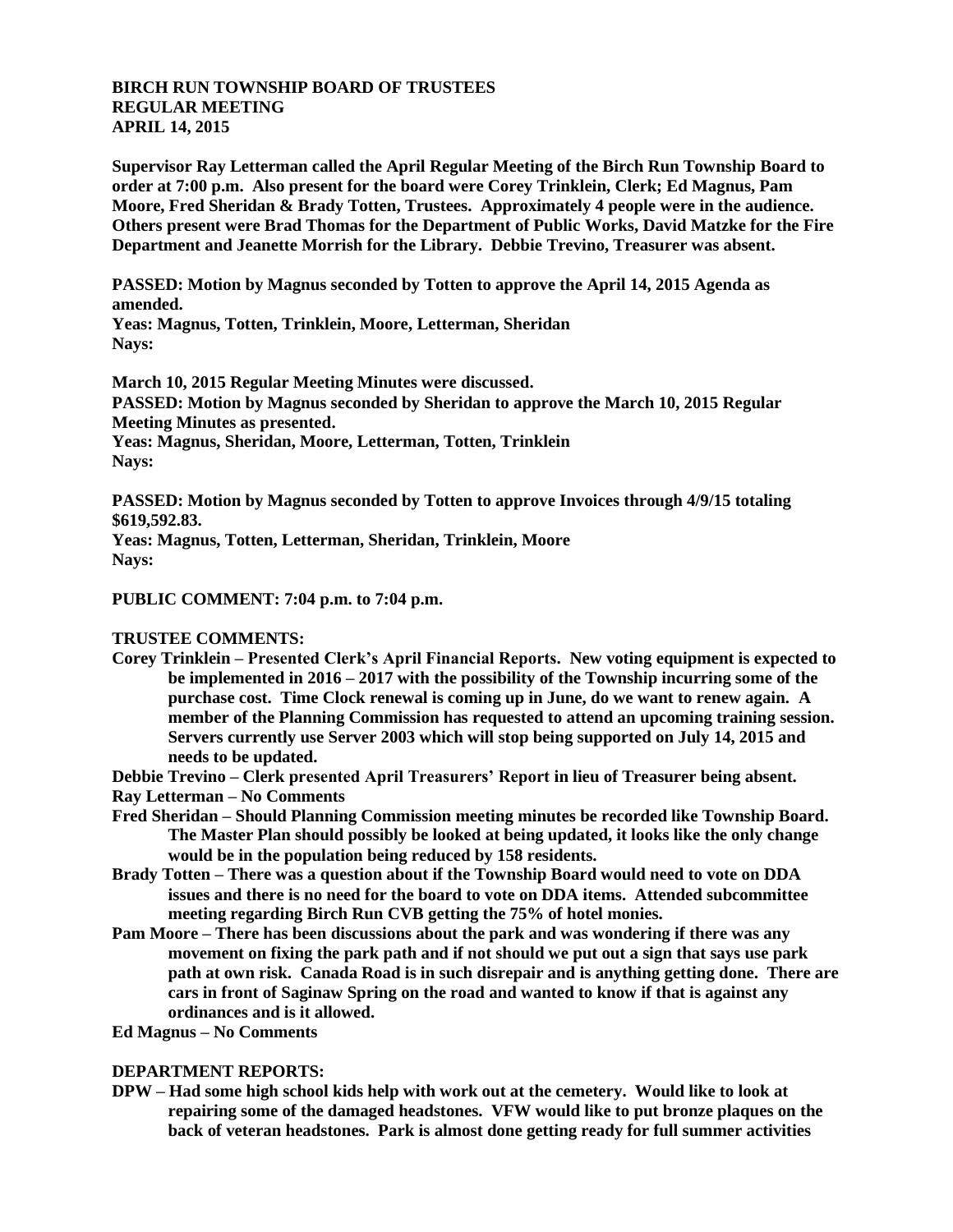**and will be open all the time now. Health clinic will have repairs started soon and will hopefully be open next month.**

- **Fire Dept. – Last month there were 36 calls. They have been moving out equipment to the DPW Building because of work on the Birch Run Rd. overpass. The jaws of life that were damaged have been repaired.**
- **Library – Gave presentation to show what new circulation program and eBook system looks like. Friends of the Library is having its 3rd Annual Craft & Vendor Show is Saturday April 25th . At least \$1,300.00 has so far been raised through Barnes & Noble's library fundraiser. This Summer's reading programs theme is superhero's.**

**PASSED: Motion by Magnus seconded by Totten to approve having the Planning Commission record their meeting minutes with the minute recordings being kept for one year. Yeas: Magnus, Totten, Letterman, Sheridan, Trinklein, Moore Nays:** 

**PASSED: Motion by Magnus seconded by Moore to approve directing the Planning Commission to update the Birch Run Township Master Plan. Yeas: Magnus, Moore, Letterman, Sheridan, Totten, Trinklein Nays:** 

**PASSED: Motion by Magnus seconded by Totten to approve the April 2014-15 Budget Amendments as amended.**

**Yeas: Sheridan, Totten, Trinklein, Moore, Magnus, Letterman Nays:**

**PASSED: Motion by Magnus seconded by Sheridan to approve the purchase of the property located at 11235 Dixie Hwy as the possible new Fire Hall site at a cost not to exceed \$119,900.00 and have Supervisor sign required paperwork and the Clerk cut the check. Yeas: Sheridan, Totten, Trinklein, Moore, Magnus, Letterman Nays:**

**PASSED: Motion by Moore seconded by Magnus to approve a 60 month lease of a new color copy machine with a five year service contract from Ricoh. Yeas: Totten, Trinklein, Moore, Magnus, Letterman, Sheridan Nays:** 

**PASSED: Motion by Magnus seconded by Totten to approve raising the mileage reimbursement rate from \$0.565 to \$0.575 following the State of Michigan's guidelines. Yeas: Moore, Magnus, Letterman, Sheridan, Totten, Trinklein Nays:**

**PASSED: Motion by Magnus seconded by Sheridan to approve Resolution #2015-04 (Create a Construction Board of Appeals). Yeas: Magnus, Letterman, Sheridan, Totten, Trinklein, Moore Nays:** 

**PASSED: Motion by Moore seconded by Totten to approve the adoption of the Construction Board of Appeals Procedures. Yeas: Letterman, Sheridan, Totten, Trinklein, Moore, Magnus Nays:**

**PASSED: Motion by Sheridan seconded by Moore to approve the Construction Board of Appeals Application for a Variance, or Appeal with the non-refundable fee schedule. Yeas: Sheridan, Totten, Trinklein, Moore, Magnus, Letterman Nays:**